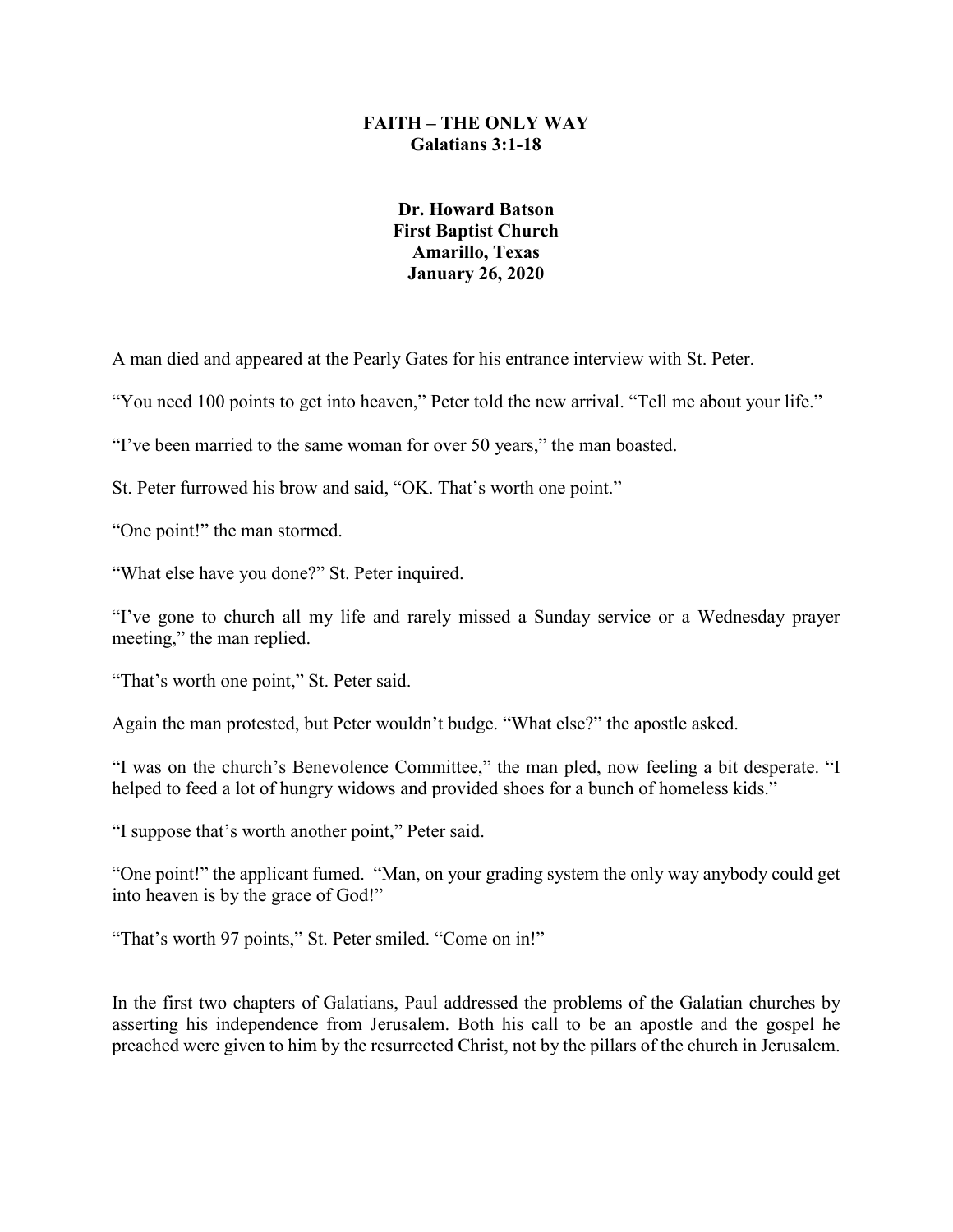In chapter 3, Paul turned his attention away from himself and toward the Galatian Christians. Having spoken about his history, next he reminded the Galatians about their own history with the gospel of Christ Jesus. He wanted the churches to understand that salvation comes only through faith in Christ Jesus—not through the works of the law.

# **The Presence of the Spirit Declares that Faith is the Only Way (3:1-5)**

Spiritual experience is too quickly discounted by many who call themselves Baptists. While our own experiences must be measured against the teachings of scripture, we should not be too quick to discount how we experience God. Scripture contains a collection of the testimonies of various people in various places who encountered God. The Old Testament depicts Moses' experience at the burning bush as the pivotal point in his life, and the fourth gospel shares the testimony of the man born blind who had been healed by Jesus.

Both Moses and the blind man were radically different people because of their encounter with God. As he was questioned by the religious authorities, the blind man, even in ignorance, gave his testimony, "All I can say is that one thing is sure: while I was once blind, now I see" (John 9:25, author's paraphrase). Perhaps it is the abuse of religious experience by some groups that has prompted Baptists to hesitate to share a word of testimony about how God is working in their lives and how they are working for God's kingdom.

Paul did not discount religious encounters. He pointed to the spiritual experience of the Galatian believers as a key point of defense for his gospel of salvation by faith alone. Paul challenged the Galatian believers to realize they had entered the new age, not by the works of the law, but, rather, by receiving the Spirit when they responded in faith to the preaching of the gospel.

Paul's use of the term "Spirit" occurs frequently in the latter chapters of Galatians (3:14; 4:6, 29; 5:5; 6:8). The Spirit is God's liberating presence in the life of His children. Paul taught many things about the Spirit, including:

1. When the Galatians received the gospel, they received the Spirit. Too often believers conclude that they must press forward or accomplish a particular level of spiritual maturity before they may experience the presence of God's Holy Spirit. In chapter 4, verse 6, Paul said it this way: "Because you are my sons, God sent the Spirit of His Son into our hearts."

2. The Spirit came to the whole community and not to an elite few. Paul was not addressing the inner core of believers in the Galatian region. Rather, he was addressing the whole church. Paul makes clear elsewhere that receiving the Spirit and belonging to Christ are absolutely inseparable (Romans 8:9-17). We should not be intimidated by those who claim to have a special anointing or presence of the Spirit in their lives. All of God's children have been baptized by the one Spirit of God (1 Corinthians 12:13).

3. Paul made it clear that walking by the Spirit and by the flesh are contradictory approaches to life. While he developed this idea in more detail in chapter 5, here Paul was perplexed by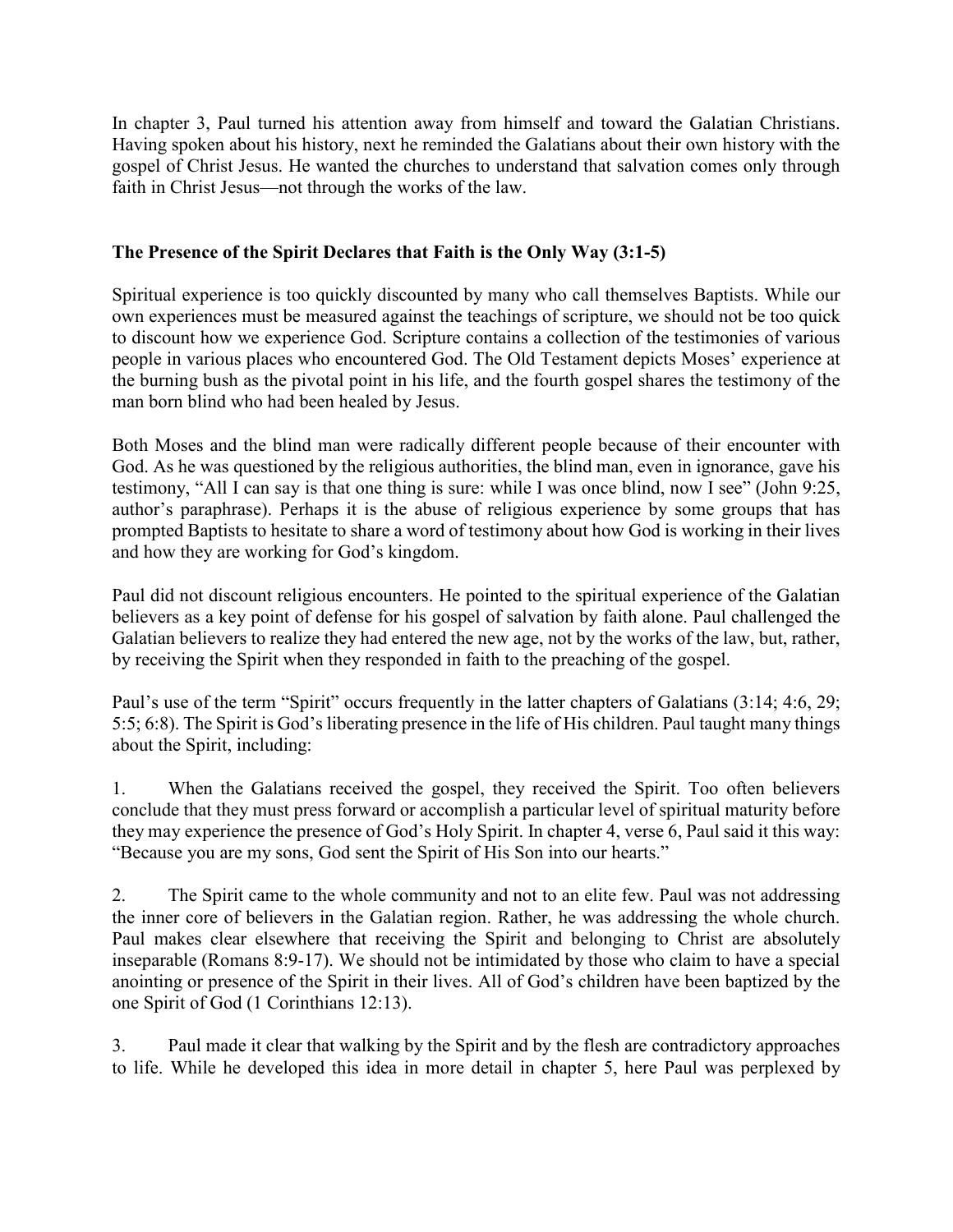Galatian Christians who would begin the journey of discipleship by walking in the Spirit and then revert midstream to the works of the law.

Paul opened chapter three by arguing that religious experience, the presence of the Spirit of God, serves to validate that faith is the only way. They received the Spirit by faith, and they must continue in faith.

#### **The Experience of Abraham Declares that Faith is the Only Way (3:6-14)**

Jesus, the Messiah, came as a Jew from the tribe of Judah. The early church faced the questions: Who are the real people of God? What is the identifying characteristic of those who are the true descendants of Abraham? Paul argued that God reckoned even Abraham, the forefather of Judaism, as righteous because of his faith (Genesis 15:6). Abraham's faith came long before the giving of Moses's law (cf. 3:17).

Paul was demonstrating that the Gentiles were part of Abraham's heritage, part of the lineage of the very father of the Israelite people (cf. Romans 4:1-25). Paul's argument was a difficult one for the Judaizers to discount. Paul knew that God had declared Abraham to be righteous when Abraham believed the Lord's promise to give him a son and to number his descendants as the stars of the sky (Genesis 15:16). Only later in the Genesis story, Genesis 17, was the account of Abraham's circumcision recorded (Roman 4:9-12). The circumcision, therefore, was simply a sign or a seal of the righteousness which he had obtained by having faith while he was still uncircumcised. Paul argued that Abraham is the father of all who believe, whether circumcised or not. Paul stated it clearly, "Therefore, be sure it is those who are of faith who are sons of Abraham"  $(3:7)$ .

As we approach the task of interpreting the New Testament, we would do well to understand that the real Israel is composed of those who have believed, both Jew and Gentile. Many misunderstandings are clarified when we remember that the church is the real Israel, the real people of God.

Paul, in his letter to the church at Ephesus, declared that the Gentiles in the flesh, who were once excluded from the commonwealth of Israel and strangers to the covenants and promises, are now in Christ Jesus no longer strangers to God. Both Jews and Gentiles are made into one, with the barrier or the dividing wall between the circumcised and the uncircumcised being torn down (Ephesians 2:11ff.).

In his letter to the church in the capital city, Rome, Paul could hardly have been more clear. He wrote, "For he is not a Jew who is one outwardly, nor is circumcision that which is outward in the flesh. But he is a Jew who is one inwardly; and circumcision is that which is of the heart, by the Spirit, not by the letter; and his praise is not from men, but from God" (Romans 2:28-29).

As we read the New Testament, we must realize that Paul declared that the church is the new people of God, the new Israel, the full contingent of the descendants of Abraham. God's promises are fulfilled in those who profess the Lordship of Christ Jesus by faith. Abraham, the father of ancient Israel, is the personification of the very faith that Paul proclaimed. Having demonstrated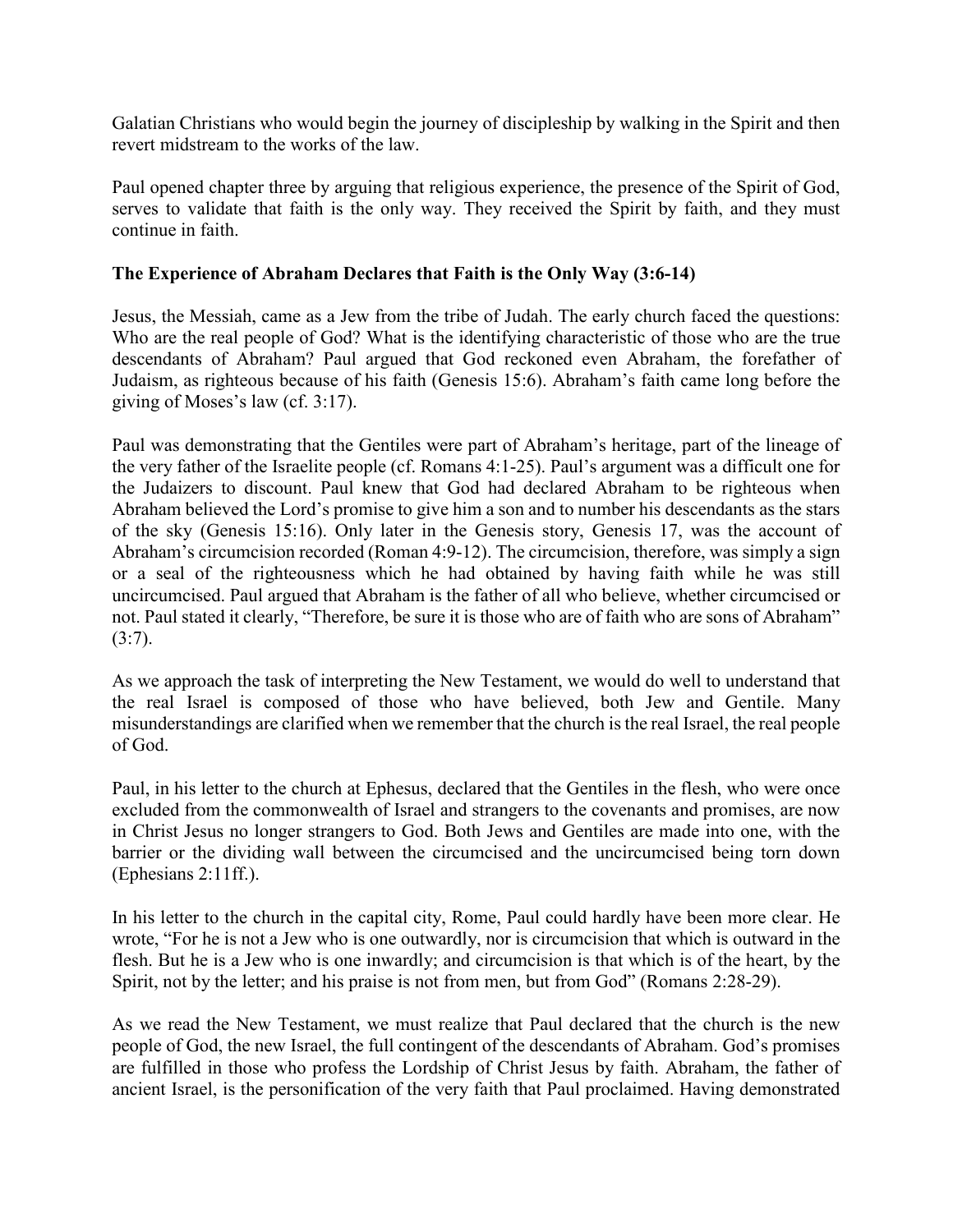that Abraham is a believer (3:9), Paul then explained what happens to those who insist on being made righteous by law-keeping.

In verses 10-14, Paul used a very familiar passage of scripture, Deuteronomy 27:26, "Cursed is everyone who does not continue in all things which are written in the books of the law, to do them." Twelve verses of Deuteronomy 27 begin with the word "cursed." Paul was arguing that if any person is going to base his salvation upon the keeping of the law, then there can be no exception. That person must keep every single law, even the most insignificant commandment, or else endure the fatal curse. The result is inevitable. If we try to find our justification by keeping the law, then we will experience the curse of God. No one can keep all of the law.

Paul painted a very grim picture of the human dilemma. While the law requires perfect obedience in order to be right with God, no one has ever met such a standard. There is only one solution to our dilemma: Christ has born the punishment for our failure. Paul offered a summary statement of the gospel in verse 13: "Christ redeemed us from the curse of the law by himself receiving the curse" (Deuteronomy 21:23). Ancient Israelites found it difficult that the Messiah, the Anointed One, would be accursed by God. For us, Christ became cursed and shed his blood. He has taken our place, redeemed us, become our "stand-in." Therefore (verse 14), even the Gentiles can now become part of the people of God, receiving the Spirit through their faith.

Actor Kevin Bacon recounted when his 6-year-old son saw Footloose for the first time:

He said, "Hey, Dad, you know that thing in the movie where you swing from the rafters of that building? That's really cool, how did you do that?"

I said, "Well, I didn't do that part...it was a stunt man."

"What's a stunt man?" he asked.

"That's someone who dresses like me and does things I can't do."

"Oh," he replied and walked out of the room looking a little confused.

A little later he said, "Hey, Dad, you know that thing in the movie where you spin around on that gym bar and land on your feet? How did you do that?"

I said, "Well, I didn't do that. It was a gymnastics double."

"What's a gymnastics double?" he asked.

"That's a guy who dresses in my clothes and does things I can't do."

There was silence from my son, then he asked in a concerned voice, "Dad, what did you do?"

That's the grace of God in our lives. Jesus took our sin upon himself and did what we couldn't do. We stand forgiven and bask sheepishly triumphant in Jesus' glory.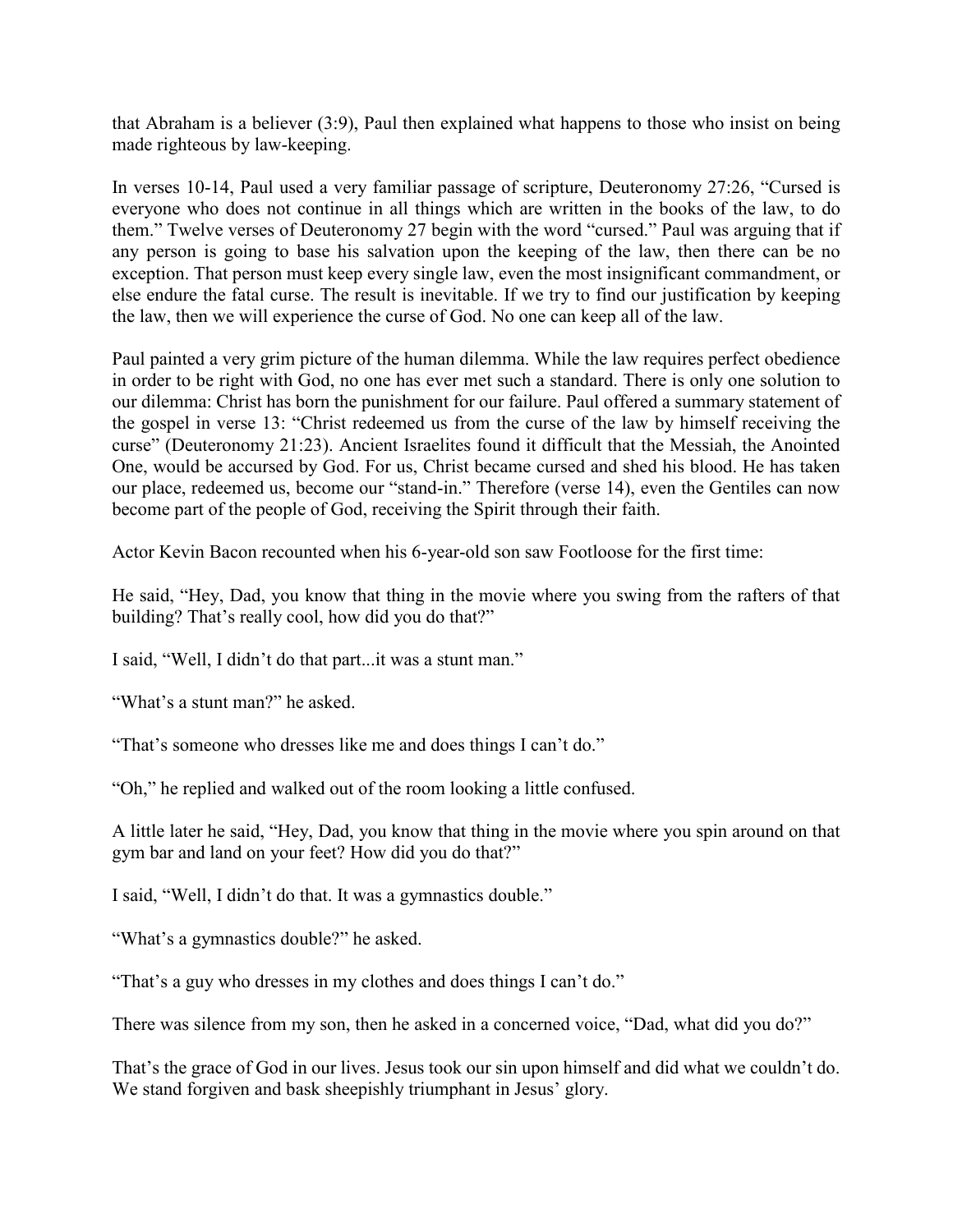It is very important to realize that salvation walks a single path. It does not run along with two possibilities, one for Jews and one for Gentiles. Everyone who wants to be part of the people of God, a real descendant of Abraham, must trust in Christ Jesus by faith.

### **The Irrevocability of the Covenant Demonstrates that Faith is the Only Way (3:15-18)**

God's promise to Abraham was unconditional—no strings attached. Then, 430 years later, came Mount Sinai, Moses, and the law (verse 17).

In verse 16, Paul emphasized the idea of a single seed to stress our solidarity in Christ and the unity of the church. The original covenant with Abraham depicted one seed, representing a single family of faith. Perhaps this is why Paul was so upset over the issue of table fellowship at Antioch (see Lesson 2). To be the seed of Abraham is to belong to Christ. Paul summarized this section (verse 18) by asserting once again that Abraham's position is based on God's promise and not any merit.

In London, the great church architect Christopher Wren designed St. Paul's Cathedral with the highest and largest unsupported dome ever seriously conceived by an architect. The city fathers were convinced it could not be done. They insisted that such a dome would inevitably collapse without pillars to support it and insisted that Wren add columns to hold up his grand ceiling. Wren protested to no avail. Finally, after much wrangling over the matter, Wren reluctantly agreed to add the pillars. About a century later, a crew was hired to clean the inside of the dome. They built their scaffolding around Wren's great Corinthian columns, and when they reached the top, they made the most astonishing discovery. Wren and his workmen had rewarded the city father's distrust by leaving half an inch between the top of the pillars and the dome. The pillars supported nothing. The dome never collapsed.

In the same fashion, many Christians, like the early believers in Galatia, insist on working their way into God's kingdom by their good deeds. In reality, however, Paul said that our good deeds, the works of the law, and all Jewish tradition can contribute nothing to our salvation. They stand like tall pillars that never touch the dome, they never support our right standing before God. We think the great dome of God's kingdom depends on us. We think our right relationship with God or our worth as a person depends on us. We endeavor, with fear and trembling, to please our Lord, or we do so to appear spiritual to ourselves and others. Even as we strive so mightily to accomplish something for God's kingdom or leave our legacy for future generations, we realize that everything we do is useless unless it is based upon faith in Christ Jesus.

We would do well to remember, however, that for all of Paul's emphasis on salvation by faith and faith alone, he never discounted righteous living. As we move through Galatians, we will find Paul made clear that while we are saved by faith in Christ Jesus, we are saved to live a life that calls us to walk by the Spirit and not by the desires of the flesh.